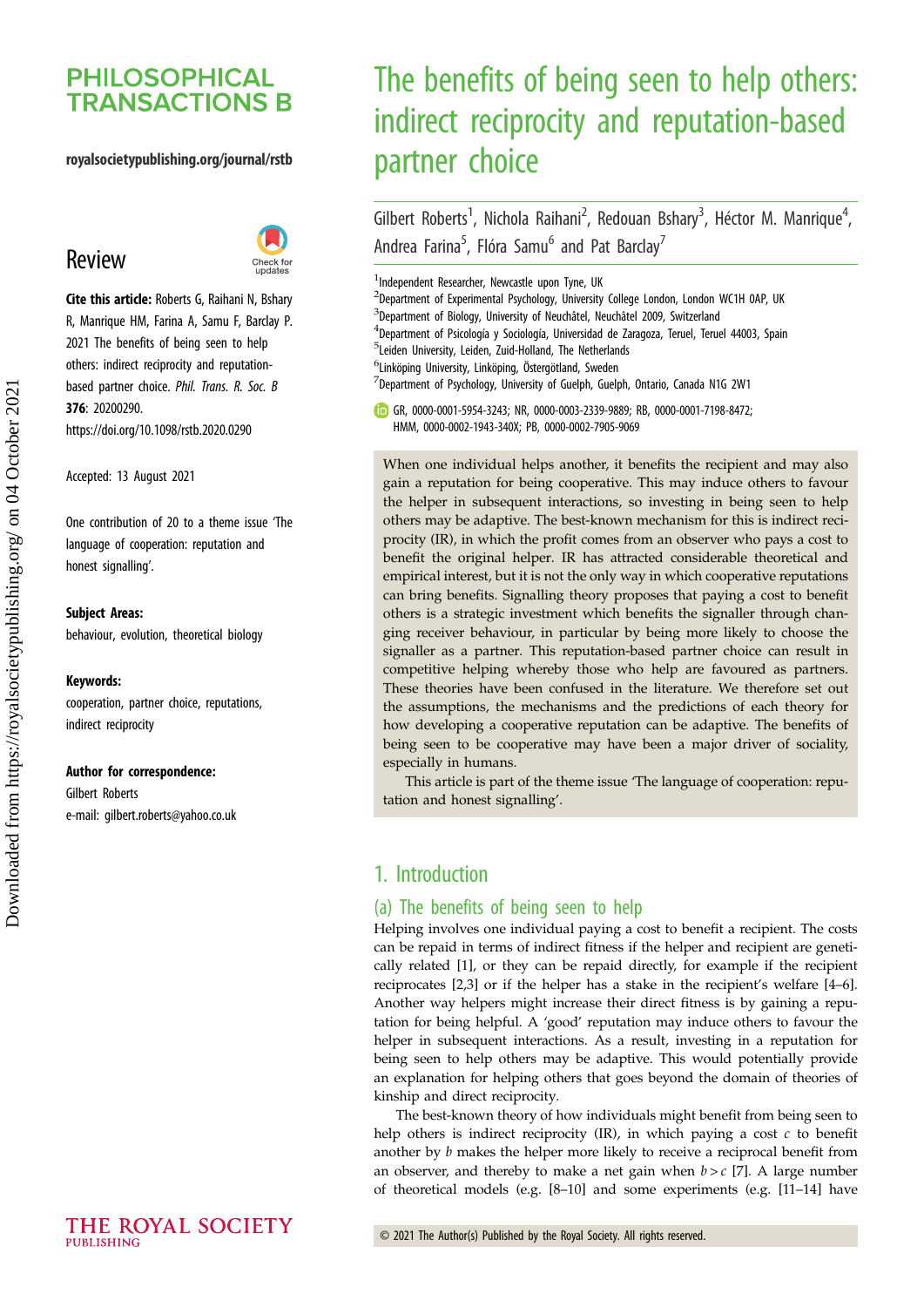studied this possibility. Unfortunately, reputation building has tended to be equated with IR [[12,15](#page-7-0)–[18\]](#page-7-0). This focus has overshadowed the fact that IR is not the only theory for how individuals may get a return on a cooperative reputation. Different theories have been presented in the literature but have not always been clearly distinguished. We therefore set out the assumptions, mechanisms and predictions of the main theories for how developing a cooperative reputation can be adaptive. The psychological adaptations underlying reputation-based cooperation are considered elsewhere [\[19](#page-7-0)].

We use the term 'reputation' where individuals use information acquired by observation or gossip to learn about and predict how another individual will behave in the future. There is a spectrum of ways in which the term 'reputation' has been applied in understanding cooperative behaviour. This spectrum can be seen in [figure 1](#page-2-0) where we classify routes to cooperation using reputations. In the simplest sense, 'reputation' can be used to describe the observation of a partner's behaviour. However, we prefer to follow typical practice and reserve the term for where third-party observation and/or gossip comes into play. As such, we consider reputations to be more than simply a record of an individual's behaviour that could have been gained by a partner in a dyadic relationship. This distinguishes 'reputationbased behaviour' from responses found within directly reciprocating partnerships, mutualisms or among kin. We therefore focus on helping behaviours that are performed outside of the context of repeated dyadic partnerships and on how individual reputations for being helpful mediate the emergence and maintenance of cooperative societies. Our focus is on humans where the concern for reputation appears most developed, but we have in mind a broader perspective encompassing other animals where some reputational concerns have been reported [[19\]](#page-7-0).

## (b) A spectrum of reputation

In [figure 1](#page-2-0), we show schematically how individuals might develop reputations for helping, and how others might respond to these reputations in a manner that makes reputation building adaptive. Following [\[20](#page-7-0)], we distinguish the selective pressures behind why an individual A helps individual B in the presence of individual C. These mechanisms can be divided into whether they act primarily through the actual benefits to the recipient(s) or through the information that the helping act conveys. We discuss each of these in turn.

The first selective pressure on A's helping is via the benefits to B, which may mean that the recipient B, or a third-party C, are more likely to provide a return benefit to A. These routes to cooperation are direct reciprocity [[3](#page-6-0)] and IR [[7](#page-7-0)], respectively. IR is based on the 'observer' picking up cues, either by their own observation or via gossip, which increase their likelihood of paying a cost to benefit the original actor. As the name implies, it is explicitly based on reciprocation of the costs and benefits of helping. This is a crucial point: IR is not a catch-all term for benefitting through third parties.

In between the concepts of direct and IR is the possibility that individuals could pick up cues of how others have behaved (perhaps by eavesdropping [\[21](#page-7-0)]) so that they can then use this to inform their helping decision when they meet the observed party for directly reciprocal interaction.

This strategy has been termed observer tit-for-tat (OTFT) by [[22\]](#page-7-0) in one of the leading game-theoretical papers to explicitly consider the role of reputations. Some confusion has arisen here because [\[23](#page-7-0)] referred to IR as direct reciprocity occurring in the presence of others. Although OTFT encapsulates Alexander's verbal description, it is not a strategy of IR: individuals with good reputations benefit from directly reciprocal interactions.

The second selective pressure we consider is that by being helpful, individuals reveal information about themselves. It may then pay to invest in reputations so as to be seen to be helpful. In this sense, reputations for helping function as signals, where signals are defined as phenotypic traits adapted to change the behaviour of a receiver in a way that is beneficial to the signaller [[24\]](#page-7-0). We note that the receiver of the signal may or may not be the recipient of the act of help, and that the 'help' need not strictly even be beneficial to anyone [[25\]](#page-7-0) to function as a signal, although we are concerned here with signals that do help others. The idea that help is selected for as a signal contrasts with typical models of help which work through the benefits to recipients (e.g. [[2](#page-6-0)[,26](#page-7-0)]. To put this in other words, IR could be conceived as involving individuals changing the behaviour of others so that they are more likely to help them. However, this conception does not change the basic nature of IR as involving reciprocation. By contrast, signal receivers do not simply reciprocate a helpful act, but change their behaviour in a way that is beneficial to the signaller yet does not necessarily incur a net cost to the signal receiver. This means that signalling models of help [[27\]](#page-7-0) are formulated in a fundamentally different way than models based on reciprocity.

We focus in this paper on how a signal receiver may be more likely to choose the signaller for mutually beneficial interactions. This process was initially defined as 'competitive altruism' by [\[28](#page-7-0)] through comparison with the term 'reciprocal altruism' [[3](#page-6-0)]. The term has been widely adopted (e.g. [[29](#page-7-0)–[37\]](#page-7-0)). Nevertheless, here we follow [[38\]](#page-7-0) in using the more descriptive term 'reputation-based partner choice' (RBPC). When specifically referring to the escalation of pro-social behaviour owing to competition for partners, we use the term 'competitive helping' [\[39,40\]](#page-7-0) to avoid the term 'altruism' which is reserved by some biologists for where there is a net lifetime fitness cost [[41\]](#page-7-0).

The role of partner choice is integral to the concept of competitive helping, and this provides a link with the theory of biological markets [[42,43](#page-7-0)] which has been developed to understand, for example, between-species mutualisms. We illustrate this in [figure 1](#page-2-0) as a dimension representing whether individuals have a choice of partner.

We now consider IR and RBPC in more detail.

# 2. Indirect reciprocity

# (a) Theoretical basis

IR has been reviewed elsewhere [\[8,44](#page-7-0)] so we focus here on the basic structure of IR theory and models to allow comparison with other theories of reputation-based cooperation (figures [1](#page-2-0) and [2](#page-3-0)). IR occurs when one individual pays a cost to benefit another and then an 'observer' pays a cost to benefit the original donor. For simplicity, we include in the term 'observer' those who witness the helping as a third-party [[45\]](#page-7-0) and those who are recipients of 'gossip' about it [[46\]](#page-7-0). Provided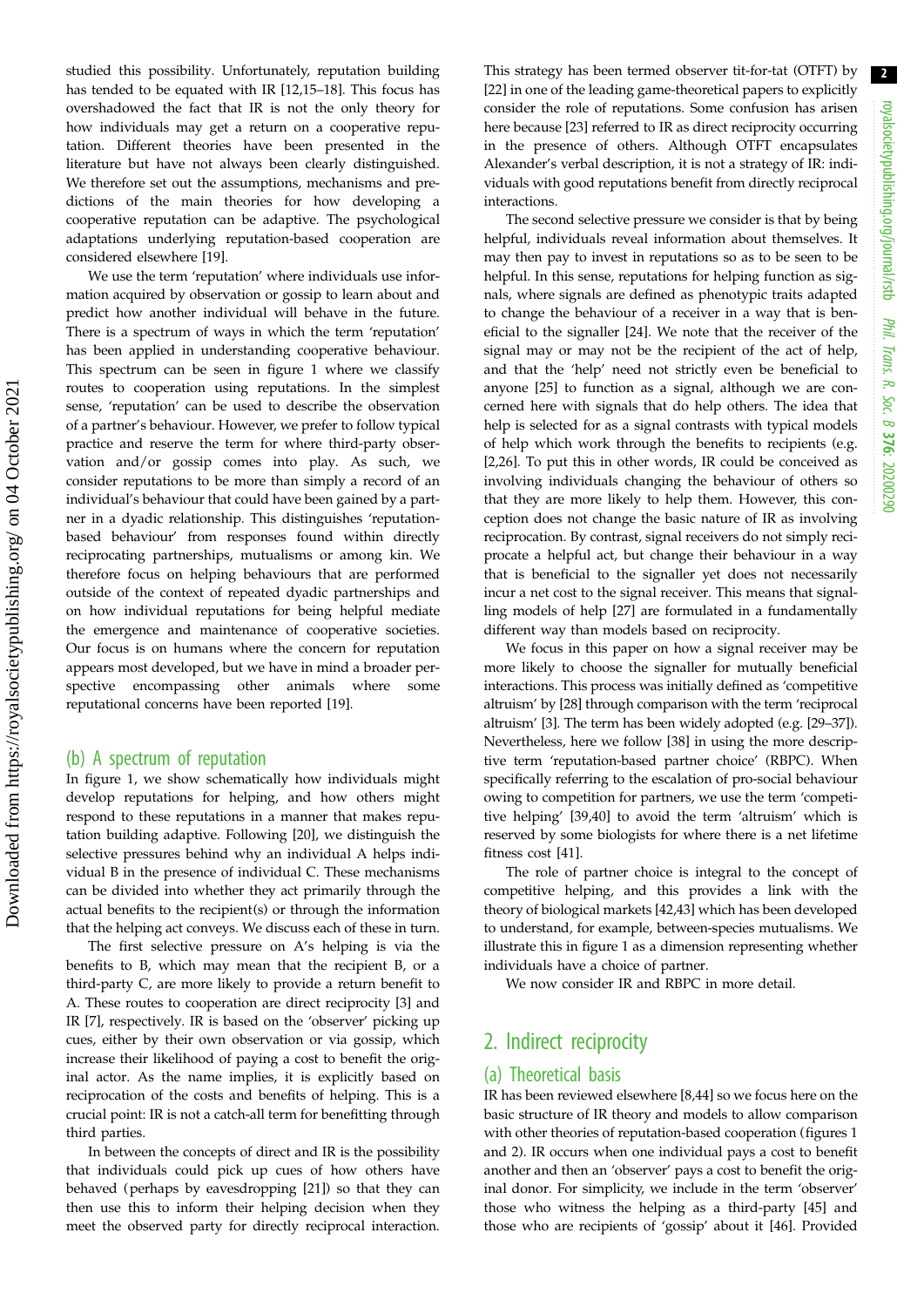<span id="page-2-0"></span>

Figure 1. Reputations: their origins and consequences. The figure illustrates how when one individual (A) helps another (B) then it can both provide a benefit to the recipient but can also reveal its quality and/or intentions to a receiver, who may be the recipient or an observer. See text for the full explanation. Adapted and extended from [\[20\]](#page-7-0).

the benefits exceed the costs then a helper makes a net profit via the observer [[7](#page-7-0)]. This process is best understood by comparison with direct reciprocity: whereas direct reciprocity involves one individual paying a cost to benefit a second individual, in IR the reciprocal donation comes from an observer. IR, like its direct counterpart, works when cooperators are rewarded and defectors are sanctioned. This principle was applied to repeated games with changing partners by [\[47](#page-7-0)].

Much of the theoretical work on IR has involved computer simulation of strategies. Among these, a well-known candidate was 'image scoring', a simple mechanism in which a reputation index was incremented when individuals donated and decremented when they did not [[26\]](#page-7-0). However, this strategy is not evolutionarily stable because it does not allow for 'justified defections' when individuals meet noncooperators [[48,49](#page-7-0)]. Defecting on a defector harms an individual's image score, meaning that the unhelpful individual will not be helped by a third-party. This weakness means that individuals are incentivized to reward all players, regardless of whether they cooperate, simply to protect their own reputation. Cooperation can collapse as a result. A prior solution to this problem is if individuals use a 'standing' strategy [\[50](#page-7-0)], whereby justified defection is still rewarded by third parties. An extension of this approach, analysing a large number of possible strategies [\[51](#page-7-0)], found that 'stern-judging' was most successful [\[52,53](#page-7-0)]. This strategy helps helpers and (crucially) sanctions defectors; essentially what [[47\]](#page-7-0) showed.

# (b) Empirical evidence

While most interest in IR remains theoretical, experiments have provided evidence that people give preferentially to those with positive image scores [\[54](#page-7-0)–[57\]](#page-8-0). IR has since been considered as the main reason why individuals, especially humans, care about being seen to help others. Some authors have also argued that IR provides the selective pressure behind the evolution of language and morality [[8,51](#page-7-0),[53\]](#page-7-0). However, IR theory requires that people discriminate between justified and unjustified defection, and although there is some evidence for this [\[14](#page-7-0)], other studies have failed to find such an effect [\[54](#page-7-0),[58,59\]](#page-8-0). Evidence of IR in real-world settings has also been claimed [\[18](#page-7-0)[,60](#page-8-0)] (but see [[61,62\]](#page-8-0) for critiques).

# 3. Reputation-based partner choice

# (a) Theoretical basis

The concept of RBPC emerged from modelling which showed how generosity and choosiness can co-evolve [\[63](#page-8-0)]. RBPC is based on conceptualizing individuals in a social group making decisions about interaction partners, for example a bird choosing a mate, or a person choosing a friend. It posits that individuals invest in cooperative reputations so that they will be more likely to be chosen for profitable partnerships [\[28](#page-7-0),[37\]](#page-7-0). This approach contrasted with that of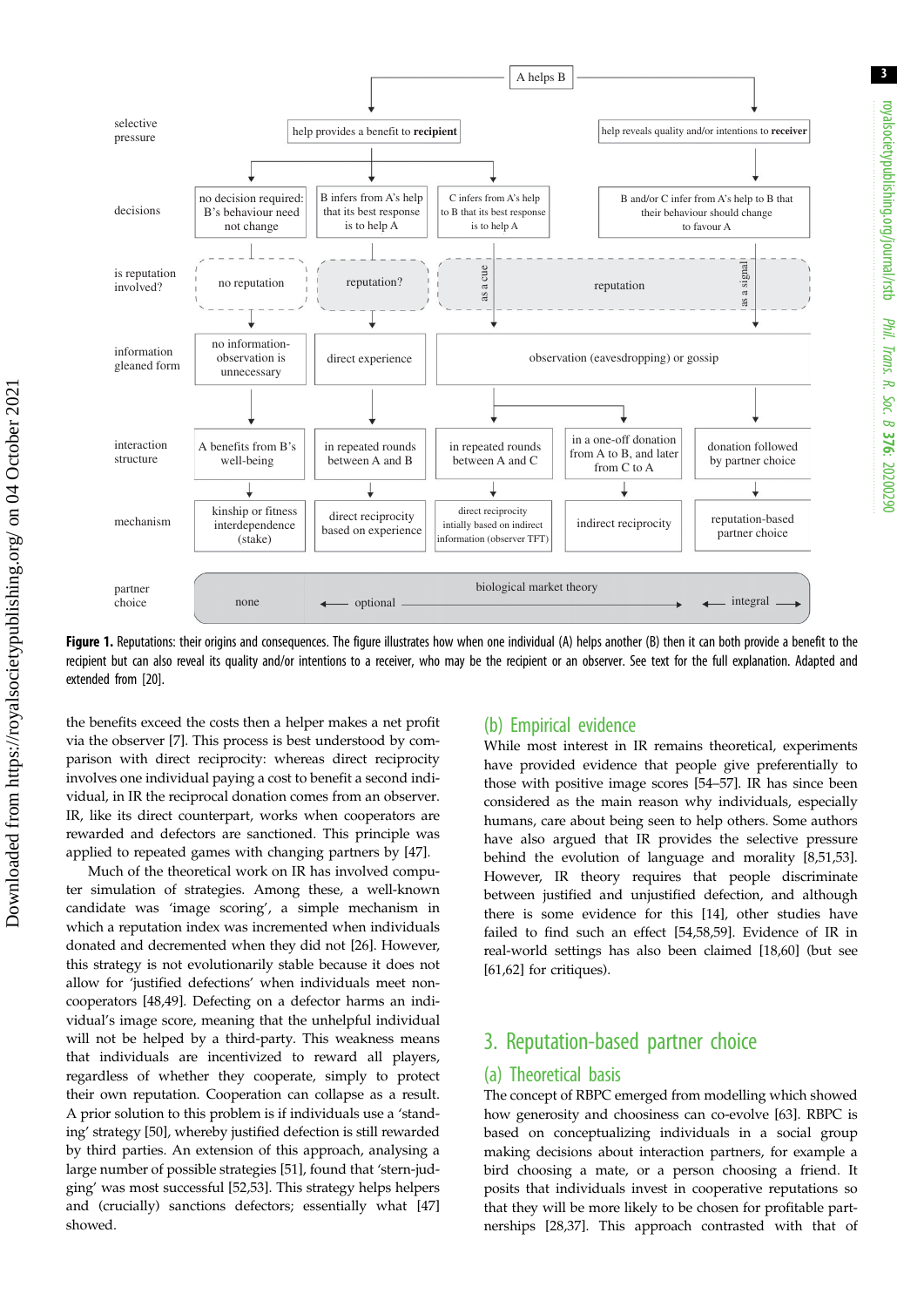<span id="page-3-0"></span>

Figure 2. Comparing IR with reputation-based partner choice. (a) IR consists of a series of donations, each with a cost  $c$  to the donor and a benefit  $b$  to the recipient. In round 1, green donates to blue (as illustrated by the arrow) but in round 2, blue does not help yellow (as indicated by the 'x'). Green gains a positive reputation index, typically designated a 'positive image score'. If this image score increases its probability of receiving, in this case from red in round 3, then green makes a net profit. (b) In RBPC, individuals interact synchronously with some helping others, in this case, green and red helping blue and yellow, respectively. Individuals can then select partners for the second stage. Here, green and red select each other as partners on the basis that they each have invested in reputations for helping others. If the cooperative relationship between green and red is mutually beneficial, then this can outweigh the costs of investing in a reputation by helping in stage 1. (Online version in colour.)

reciprocity within set partnerships where cooperation was seen as being difficult to evolve.

RBPC theory has some key assumptions:

- (i) individuals vary in quality and/or intentions as potential social or sexual partners;
- (ii) individuals perform helpful acts that provide public information which others can observe to judge quality and/or intentions (signals); and
- (iii) individuals can choose their partners for further interactions (individuals may play one or both roles).

Individuals benefit from choosing partners who are either high quality or have good intentions (i.e. they are both able and willing to confer benefits; [[30\]](#page-7-0)). We then infer that those seen to be most helpful will either assortatively partner with each other (in the case of social selection [[64](#page-8-0)–[66](#page-8-0)]) or will be preferentially selected by sexual partners (in the case of sexual selection). This hypothesis of assortative pairing arises from models of the correlation between generosity and choosiness [[63,67](#page-8-0)]. Once paired, individuals form a cooperative relationship which may be of direct reciprocity, byproduct benefits, or other mechanisms involving interdependence between the two partners. The signaller benefits from their investment in signalling and the receiver of the signal benefits from being choosy. Figure 2b illustrates these processes in a simple case and where signallers are also receivers and where receivers are also recipients.

Where individuals compete for access to partners, RBPC theory proposes that displays of increasingly costly behaviour will be used as signals to attract the best partners, hence helping is 'competitive' because what matters most is how much one helps relative to others [\[28](#page-7-0)–[30,37\]](#page-7-0). In this way, helpful acts that are not directly reciprocated can be explained not as part of a system of IR, but as ways of enhancing a reputation which, through assortative partner choice, will lead to profitable relationships. RBPC theory provides a functional explanation for helping when the benefits arising from increased access to profitable partnerships exceed the costs of investing in a reputation (e.g. [[39](#page-7-0)]).

RBPC theory assumes that individuals honestly signal their quality as a strategic investment which changes receiver behaviour [\[24](#page-7-0)]. When RBPC theory was developed, the bestknown theory of honest signalling was Zahavi's handicap principle [\[68](#page-8-0)–[71\]](#page-8-0). This theory encapsulates the idea that the cost of a trait (or 'handicap') ensures its honesty because only the highest quality individuals can afford such a cost. It was applied to sexually selected traits such as the classic peacock's train, but also to helping [[72\]](#page-8-0). Zahavi's idea was that competition over pro-social behaviours such as mobbing predators led to increased 'social prestige'. RBPC theory built on the concept of honest signalling, but stressed the role of signals in choosing partners for cooperative interactions, and not their role in competing for social prestige. More recently the term 'handicap principle' has been disfavoured relative to the more generic 'costly signalling theory' [[27\]](#page-7-0). We prefer to use the term 'honest signalling' rather than 'costly signalling' to avoid the misconception that the cost itself makes signalling systems honest. Signal honesty arises when the marginal benefits differ, typically between types such as low- and high-quality individuals [[73,74](#page-8-0)].

The use of helping as a costly signal of quality has since been formalized in a game-theoretic framework [\[27](#page-7-0)]. This holds that there will be a separating equilibrium at which high-quality types signal while low-quality types do not. Cooperative reputations then allow observers to correctly deduce the underlying quality of the signaller [[75\]](#page-8-0). The use of helping as a costly signal of quality means that selection acts on how well the signal functions to change the behaviour of receivers, and not via the fitness effects of benefits given to recipients. Indeed it has been shown that 'costly but worthless' gifts may be the product of selection [[25\]](#page-7-0), such as an investment of time [[76\]](#page-8-0). If it pays high-quality types to signal (and low-quality types not to) then this can lead to unconditional helping instead of direct reciprocity [[77\]](#page-8-0).

In formalizing RBPC as a two-stage process, we implicitly assume that a helper's actions can predict future ability or willingness to help. Such a relationship seems reasonable if signals reflect physical ability which remains stable over time; or if the stake that one individual has in another is stable [\[78](#page-8-0)]; or alternatively if there is a cost to behavioural flexibility [[79\]](#page-8-0). We also assume that helping improves an individual's reputation, although Dumas et al. [\[80](#page-8-0)] show how this can be context dependent. Further development of the RBPC approach should consider more explicitly the range of jointaction games, because these can lead to either enhancement or suppression of cooperation [\[81](#page-8-0)].

## (b) Sexual selection

Sexual selection is a process in which individuals compete for matings, often by producing signals of quality (such as the iconic peacock's train). A cornerstone of the concept of competitive helping was that just as individuals might compete for social partners using signals of cooperation, so these signals might also be used in competition for sexual partners. Helping might be a sexually selected signal revealing differences in quality. This theory remains outside of the mainstream cooperation literature but has been supported by several studies (see below).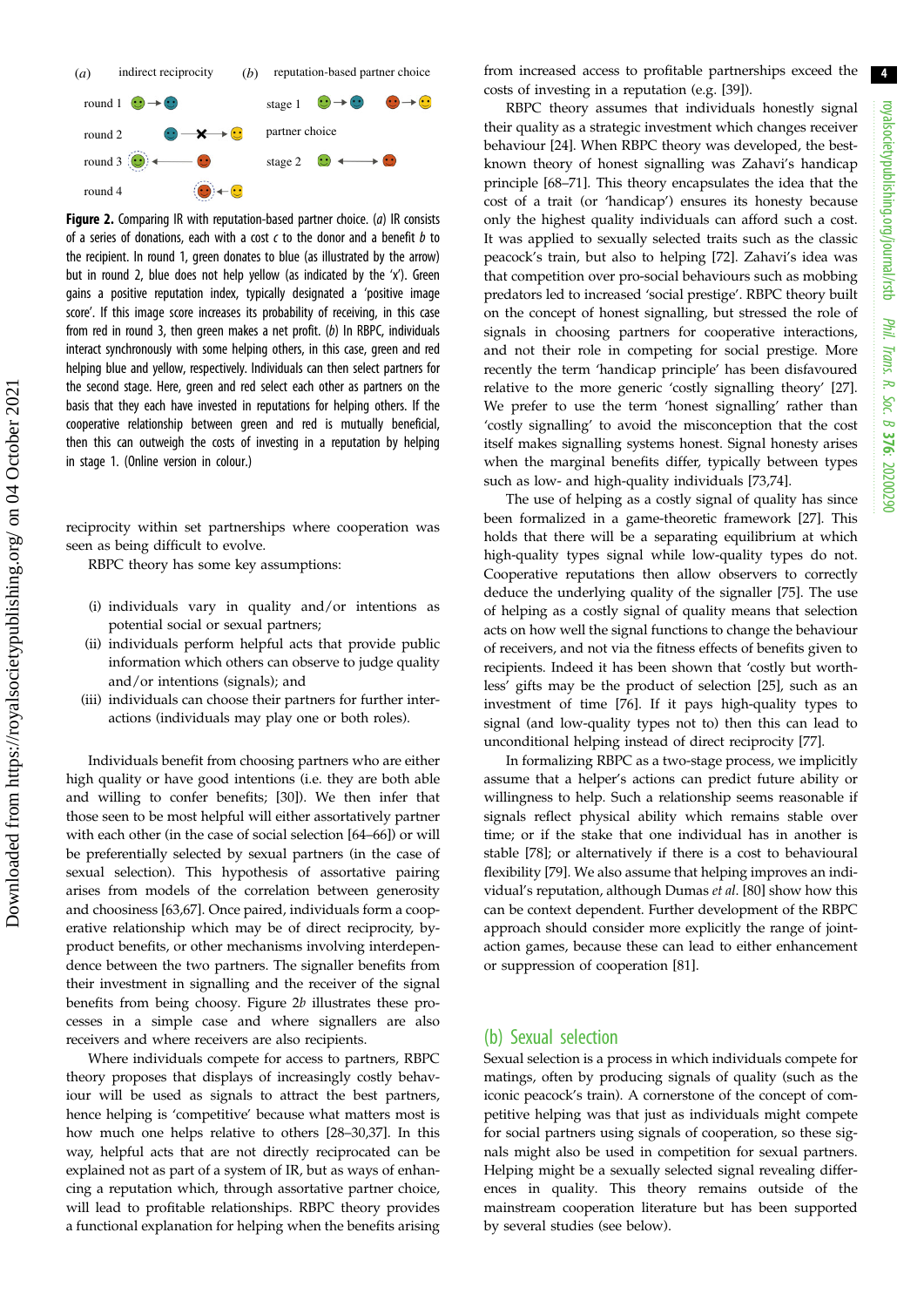# (c) Signalling intentions

An alternative or additional hypothesis is that costly investments might be honest signals of intent. That is, those who develop a reputation for helping might be more likely to be more cooperative and so may be preferred as partners [\[28](#page-7-0),[30,37,42](#page-7-0)[,75](#page-8-0),[82\]](#page-8-0). The notion that reputations might signal future intent (rather than underlying quality) has been stated verbally by several of these authors, has been applied in multiple contexts like food sharing [\[83](#page-8-0)] and has only recently been developed theoretically [[84](#page-8-0)–[86](#page-8-0)]; these models add an important dimension in understanding how reputations can be rewarded. Several studies support the idea that there are signalling benefits of generosity—that those who are more generous are trusted more [\[87](#page-8-0)–[89\]](#page-8-0). One issue with costly signalling as an explanation for helping is that the theory fails to predict what costs should be spent on whether on helpful acts or simply wasteful ones. This problem of 'equilibrium selection' might be solved if cues of cooperative behaviour have evolved into signals [[90\]](#page-8-0).

## (d) Evidence for reputation-based partner choice

We consider that evidence for RBPC requires the following:

- (i) actors invest in a reputation by helping more when their contributions are made public to potential partners (but see below);
- (ii) those who give more are more likely to be chosen as partners; and
- (iii) those investing in a reputation and chosen as partners have higher net pay-offs.

Experimental studies have used a two-stage design: first a game where individuals may signal by contributing more to potential partners, then a game where they can interact with a chosen partner. Several studies have used this design [\[31](#page-7-0),[33,38\]](#page-7-0). Such studies show that contributions in social dilemmas increase not only when they are made public, but also further, when people are told that partners may be chosen for later interactions. The strategy of investing in a cooperative reputation reaps rewards in that better contributors obtain more profitable partnerships. Other experimental economic games have also been employed, e.g. both Chiang [\[91](#page-8-0)] and Debove et al. [\[92](#page-8-0)] found ultimatum game players prefer partners who make more generous offers and that this can result in fairness. A link between charitable or blood donation and reputation has been found by for example [\[93](#page-8-0),[94\]](#page-8-0) and between blood donation and generosity [\[95](#page-8-0)]. Furthermore, competition for partners leads individuals to share honest gossip about others [[96\]](#page-8-0). There is evidence that generosity is displayed publicly [[97\]](#page-8-0), but whether individuals do choose the most cooperative others as alliance partners seems context dependent [[98\]](#page-8-0). In fact the prediction that individuals will ostentatiously display higher generosity is simplistic, because it may then be apparent that the helper is motivated by strategic gains rather than a cooperative disposition. There is evidence that people either do not help when it is public or hide their beneficent acts from others [[99\]](#page-8-0).

Generosity is well known to be a desirable trait in mate choice [[100](#page-8-0)]. A few experimental studies have also found evidence that helping is used as a display to attractive members of the opposite sex [[101,102\]](#page-8-0) is deemed attractive [[103,104\]](#page-8-0), or results in higher mating success [[105](#page-8-0)]. Yet despite this, sexual selection is rarely invoked in explaining cooperation, and a high profile review does not include it as one of the routes to cooperation [[106](#page-9-0)]. An analysis of online charity donations reveals that when males make large donations to attractive female fundraisers, other males respond in kind, providing field evidence for competitive helping in which helpful acts are used as a display to attract partners [\[40](#page-7-0)].

# (e) Indirect reciprocity versus reputation-based partner choice

Having described the processes of IR and of RBPC we compare their domains, assumptions, requirements and predictions. Some key differences between IR and RBPC are summarized below and in [figure 2](#page-3-0).

## (i) The structure of interactions

RBPC is explicitly based on a two-stage model of cooperative interactions in which individuals first build up cooperative reputations and then choose partners for further interactions ([figure 2](#page-3-0)). The significance of this structure with two separate stages each involving different processes and having different pay-offs is that whereas reciprocity must be evolutionarily stable within multiple rounds of donation games, RBPC can involve a loss in one stage (building a reputation by helping) in order to make a profit in a second stage involving a different kind of game (a mutually beneficial pairwise relationship).

#### (ii) The role of signalling

Signalling works when it changes a receiver's behaviour [[24\]](#page-7-0). Receivers may or may not be recipients of any benefits resulting from the costs invested in a signal. RBPC theory explicitly incorporates signalling theory. By contrast, there has been some confusion in the literature about the relationship between IR and signalling. The image scoring model has been explicitly described as involving Zahavi's handicap principle [\[8,26,](#page-7-0)[107](#page-9-0)]. It has been said that IR can explain behaviours such as the competition for status described by Zahavi in Arabian babblers [\[71](#page-8-0)]. Of course, donating in IR is costly, but models such as that of image scoring explicitly model it as operating through the transfer of benefits to a recipient and do not include or require any signalling function. IR is therefore entirely independent of Zahavi's handicap principle: there is no condition dependence or communication of differences in quality. Help that is indirectly reciprocated need be no more Zahavian than that which is directly reciprocated. It could be argued that donation acts as a signal in IR; however, the most parsimonious interpretation is that models of IR work through individuals picking up cues which provide information that is fed into the strategy of how to respond ([figure 1\)](#page-2-0).

#### (iii) Who benefits from the help

IR can only work when donations provide a benefit to the recipient. In RBPC, it is important to distinguish the receiver of the signal and the recipient of the donation. These may be the same or different individuals. Furthermore, there may actually be no benefit to any other individual [[25,](#page-7-0)[78](#page-8-0)[,108](#page-9-0)–[110](#page-9-0)]. A good example of helping as a signal with no benefit is where people contribute to step-level public goods games even when their contribution makes no additional effect on the provision of the public good: they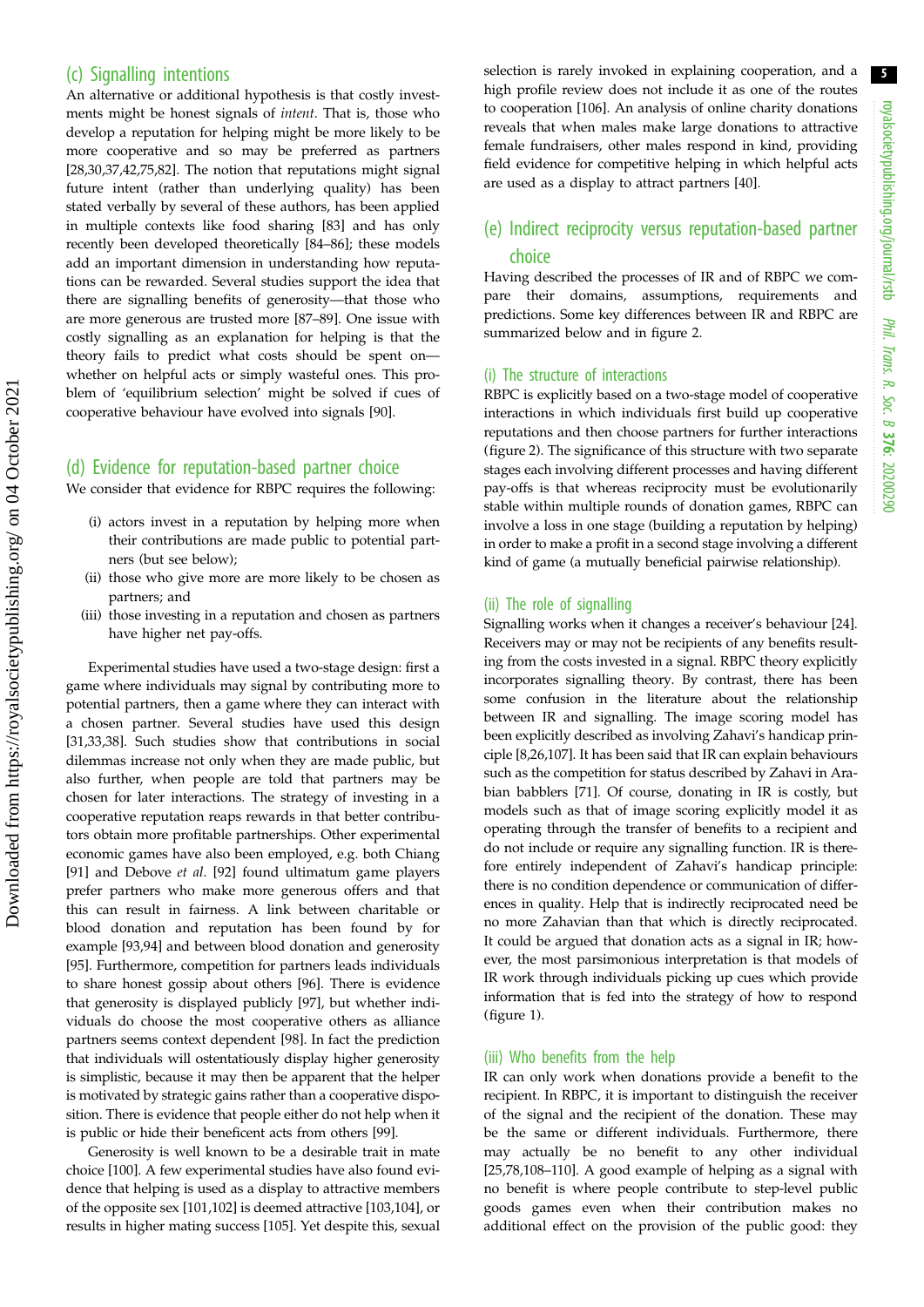just seem to be motivated to be seen to be contributing [[111](#page-9-0)]. Similarly, donating in economic games regardless of benefit has been dubbed 'ineffective altruism' to contrast with 'effective altruism' in which philanthropic acts are encouraged to have maximum impact.

#### (iv) Selective benefit to the helper

In both IR and RBPC, individuals invest in a reputation in order to make a net direct fitness benefit. The difference is that in IR the benefit comes via a reciprocal donation game, whereas in RBPC the benefit comes via a mutually beneficial relationship. In the case of choosing a sexual partner, the benefits of investing in a good reputation and being chosen by a good partner may come through increased breeding success. This is not a form of reciprocity.

## (v) Conditionality

For any form of cooperation to work there must be some form of assortment: cooperators must interact more with other cooperators. In reciprocity, this happens through discrimination, whereas in RBPC, it works through assortative partner choice. IR is explicitly conditional in that it can only operate where individuals help those who help others and do not help those who do not help others. RBPC has no such conditionality. Individuals help others as a signal of abilities and/or cooperativeness [\[112](#page-9-0)]. They benefit from then being more likely to be chosen for profitable partnerships. The issue of conditionality is a key reason why IR cannot explain acts that cannot be conditional upon whether the recipient has donated, such as when giving to charity.

#### (vi) Partner choice

The theory of IR involves no partner choice. However, it can be extended so that individuals can select who to give to [\[113](#page-9-0),[114\]](#page-9-0). This can have a crucial effect in making the simple strategy of image scoring more stable because partner choice (or recipient selection) avoids the problem of whether image scorers would enhance their own reputation at the cost of discrimination by giving to non-donors. However, IR cannot be extended to involve choosing a partner for repeated interaction as this would become direct reciprocity [\[45](#page-7-0)] because individuals would then be helping in order to be more likely to receive a directly rather than an indirectly reciprocated benefit.

RBPC explicitly involves partner choice for profitable relationships. The process may be likened to a biological market [[43\]](#page-7-0), although a market is based on trade between two different classes of individuals, those buying and those selling goods or services, whereas in mutual partner choice, all 'suppliers' are also 'consumers'. The key concepts of buyers and sellers and of shifting trading prices with supply and demand have helped elucidate behaviour such as where baboons exchange grooming for access to infants [[115](#page-9-0)]. Biological market theory (BMT) has been developed and reviewed in [\[30,39](#page-7-0),[42\]](#page-7-0). Both BMT and RBPC emphasize the importance of partner choice. Where BMT differs from RBPC is that it is not explicitly about signalling: individuals make offers so as to be chosen as partners, but BMT is based on those offers being competitive in a marketplace. It is not about making offers that signal information, it is about making offers that provide benefits to recipients: for example in the baboon grooming system, more subordinate females need to spend longer grooming others to get access to infants [\[115](#page-9-0)]. One way to think of this is that BMT assumes buyers and sellers will maximize profits within a single 'game' scenario, whereas signalling assumes a combination of two 'games', the first in which players make a strategic loss so as to gain in the second game when chosen as a partner for trade.

### (vii) Constraints

It has been recognized that those with cooperative strategies may not always have the resources to cooperate. These socalled 'phenotypic defectors' have been included in models of IR and actually stabilize cooperation by maintaining discrimination in the system [\[116,117](#page-9-0)]. Differences in state have also been considered by [[48\]](#page-7-0). Such differences between individuals are integral to the theory that individuals can choose between potential partners of differing quality [[28\]](#page-7-0).

#### (viii) Dynamics

A corollary of choosing between partners on the basis of their reputations for helping is that those potential partners may then compete to be chosen. The prediction that this competition will lead to escalation in helping behaviour lies behind the theory of 'competitive altruism' [\[28,](#page-7-0)[63](#page-8-0),[67](#page-8-0)[,118](#page-9-0)]. This kind of escalation has been demonstrated in experimental economic games [\[29,31,38\]](#page-7-0) and in charitable donations [\[40](#page-7-0)[,84\]](#page-8-0). Importantly, this escalation shows that RBPC is explicitly built to deal with graded helping behaviour, either because individuals can vary the amount of help they give or because choosers evaluate the number of helping acts when decisions are binary.

### (ix) Humans and other animals

We have focused on reputation-based helping in humans while maintaining a broader theoretical perspective encompassing other animals. However, is IR and/or RBPC found in non-human animals? There are a few examples of reputational concerns in non-human animals. For example, cleaner fish Labroides dimidiatus behave cooperatively towards client fish by removing ectoparasites when observed by bystanders [[119\]](#page-9-0). We do not know of specific examples of IR in nonhuman animals, and the examples that there are seem better explained as cases where individuals invest in a positive reputation and benefit from being chosen as a partner. It does seem that a concern for reputation is much more common in humans than in other animals. One hypothesis is that while signals of quality may be common in nonhuman animals in the contexts of aggression and courtship, the signals of intent involved in cooperative interactions may be more stable when supported by the human capacities for language and gossip [\[86](#page-8-0)].

#### (x) Evolution

The initial evolution of IR, like direct reciprocity, is likely to depend upon reciprocators being close kin [[2](#page-6-0)]. It can be speculated that RBPC could have evolved from a system in which those seeking partners eavesdropped on cues. Once audiences attend to a cue of quality or intent, signallers will start investing in displaying that cue. This kind of process has been modelled by [\[90](#page-8-0)]. In this way, honest signals that have evolved from related cues could evade the equilibrium selection problem whereby costly signals could evolve to be non-cooperative [\[27](#page-7-0)].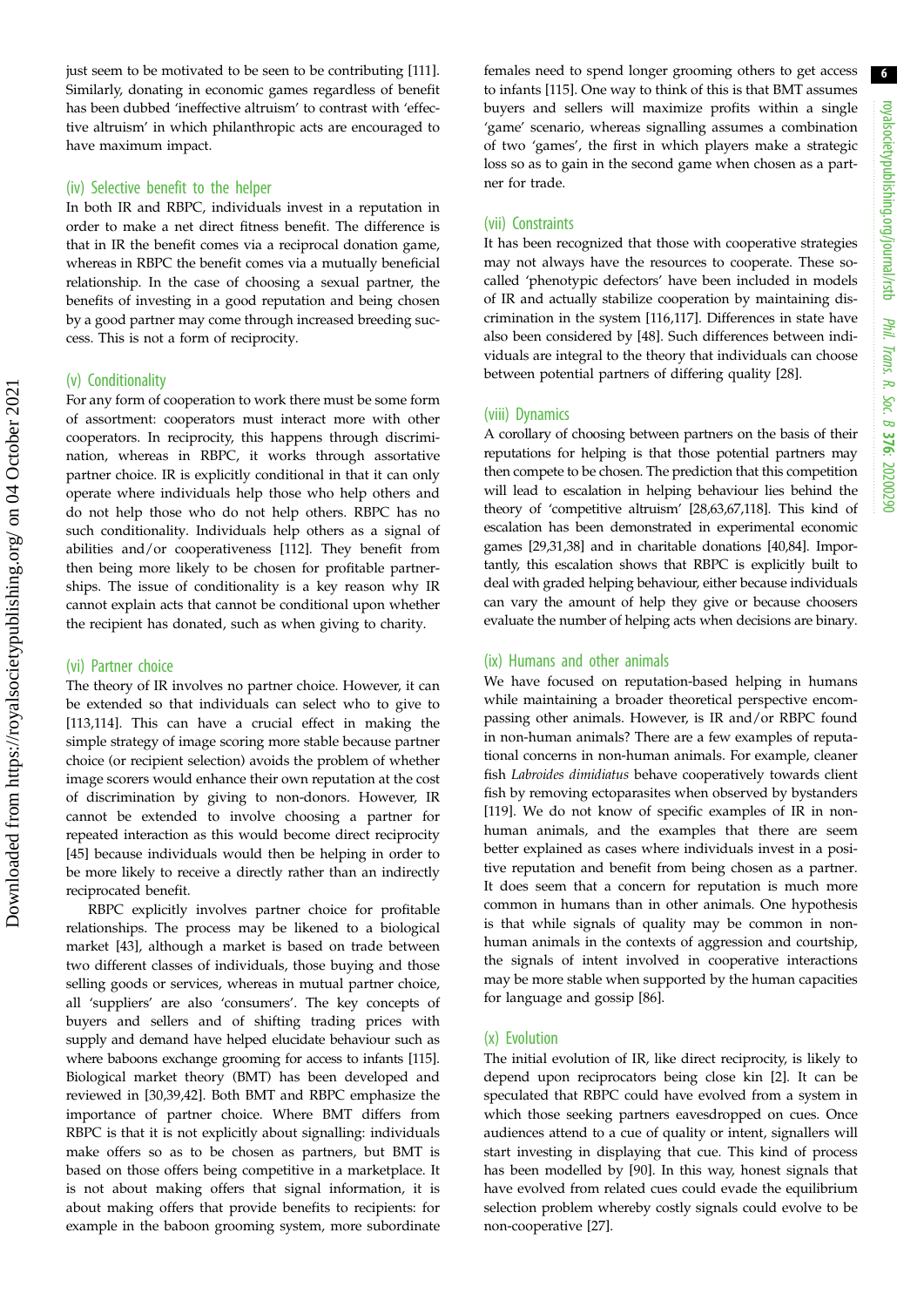<span id="page-6-0"></span>Table 1. Expected differences between reputation systems based on IR versus RBPC.

|                                                        | IR                                               | <b>RBPC</b>                                               |
|--------------------------------------------------------|--------------------------------------------------|-----------------------------------------------------------|
| can individuals choose partners?                       | optional                                         | integral                                                  |
| how many rounds are required?                          | multiple, for reciprocation                      | a single two-stage round can be sufficient                |
| do helpers interact again with the recipient?          | no (becomes direct reciprocity)                  | not required                                              |
| must the 'helping' benefit the recipient?              | yes                                              | not required                                              |
| are the return benefits costly to confer?              | ves                                              | no                                                        |
| what are return benefits based upon?                   | helper's past actions                            | helper's inferred future value                            |
| do individuals differ in quality and/or<br>intentions? | not assumed                                      | yes                                                       |
| do the theories take account of constraints?           | can be incorporated as 'phenotypic<br>defectors' | helping can honestly signal quality within<br>constraints |
| do helping acts escalate in magnitude?                 | n <sub>0</sub>                                   | ves                                                       |

We have reviewed the essential features of different functional explanations for how individuals benefit from being seen to help others. We have argued that although IR has been the focus of much interest, it is just one possible explanation for reputation building. IR has sometimes been wrongly used as an umbrella term for benefits arising through third parties. Just as individuals may benefit in ways other than direct reciprocity from recipients of help, so they can also benefit in ways other than IR from third parties. A set of other theories, which might be united under the label of 'strategic signalling', offer explanations for why individuals might benefit from being seen to be helpful.

We have emphasized the role of partner choice in driving such signalling. We suggest that more research should be directed towards the theoretical underpinnings and empirical evidence for reputations as signals that are used in partner choice, as opposed to what strategy to play in IR games. This work may have broader significance in assessing whether the use of language and gossip, and the development of moral systems are indeed tied to IR, as has been suggested, or whether they have a function in choosing partners.

More empirical work is needed that clearly distinguishes IR from RBPC. One experiment suggested that RBPC is more effective in inducing strategic reputation building than is IR and can thereby provide a more robust mechanism for maintaining cooperation in social dilemmas [\[120\]](#page-9-0). This is consistent with the hypothesis that where reputations are really important is when making decisions about partnerships. In table 1, we set out some of the differences which may allow us to distinguish between systems of IR and of RBPC.

Theoretical interest in IR has focused on solving the problem of why individuals might cooperate with each other even when they never meet again. As a result, IR has come to be seen as the primary explanation for why individuals might benefit from cooperative reputations. However, the formalization of IR makes it an unlikely solution to real-world issues such as how cooperation is sustained in large, fluid societies. In such societies, it is unlikely that individuals who never meet again will nevertheless know the reputations of those with whom they will have one-off interactions. By contrast, the RBPC approach came out of formalizing how animals interact socially and form relationships. We have argued that we are more likely to invest in a reputation in the context of choosing partners for cooperative relationships than we are to follow the IR rule of 'help those who help others'. We therefore argue that the RBPC approach may be more productive in practice for explaining how acts of apparent selflessness such as donations to charity, heroism in humans or courtship feeding in birds are integral to longterm social and sexual partnerships with repeated interactions. It may be that while theoretical focus within the cooperation literature has been on solving the hardest problems, real-world behaviour may be explicable by the simpler processes of choosing among partners that display their qualities and intentions.

Data accessibility. This article has no additional data.

Authors' contributions. G.R. wrote the manuscript with contributions from all authors.

Competing interests. N.R. is the author of the 2021 book, The social instinct: how cooperation shaped the world.

Funding. N.R. was supported by a Royal Society University Research Fellowship and by the Leverhulme Trust. H.M.M. wants to thank Professor Álvaro Arrizabalaga and the MINECO project with reference HAR2017-82483-C3-1-P for financial support. P.B. was supported by the Social Science & Humanities Research Council of Canada (SSHRC grant no. 430287). R.B. was supported by the Swiss Science Foundation (grant no. 310030\_192673). A.F. was supported by the European Research Council (ERC) under the European Union's Horizon 2020 research and innovation programme (AdG agreement no. 785635; PI Carsten K.W. De Dreu).

# **References**

- 1. Hamilton WD. 1964 The genetical evolution of social behaviour. J. Theor. Biol. 7, 1-52. [\(doi:10.](http://dx.doi.org/10.1016/0022-5193(64)90038-4) [1016/0022-5193\(64\)90038-4](http://dx.doi.org/10.1016/0022-5193(64)90038-4))
- 2. Axelrod R, Hamilton WD. 1981 The evolution of cooperation. Science 211, 1390–1396. [\(doi:10.1126/](http://dx.doi.org/10.1126/science.7466396) [science.7466396\)](http://dx.doi.org/10.1126/science.7466396)
- 3. Trivers RL. 1971 The evolution of reciprocal altruism. Q. Rev. Biol. 46, 35–57. [\(doi:10.1086/](http://dx.doi.org/10.1086/406755) [406755\)](http://dx.doi.org/10.1086/406755)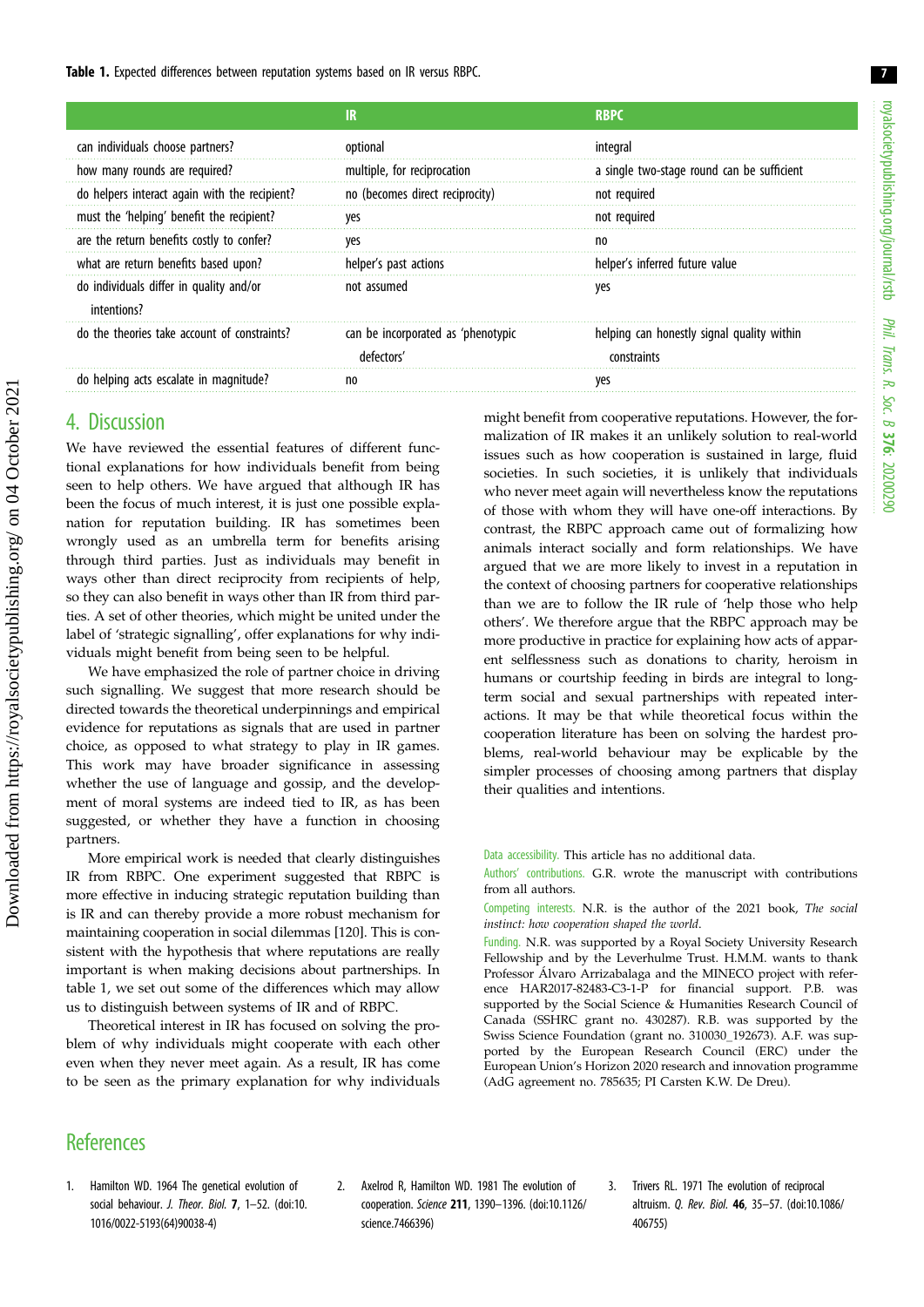royalsocietypublishing.org/journal/rstb royalsocietypublishing.org/journal/rstb Phil. Trans. R. Soc. $\sigma$ 376: 20200290

8

- <span id="page-7-0"></span>4. Aktipis A et al. 2018 Understanding cooperation through fitness interdependence. Nat. Hum. Behav. 2, 429–431. [\(doi:10.1038/s41562-](http://dx.doi.org/10.1038/s41562-018-0378-4) [018-0378-4\)](http://dx.doi.org/10.1038/s41562-018-0378-4)
- 5. Queller DC. 2011 Expanded social fitness and Hamilton's rule for kin, kith and kind. Proc. Natl Acad. Sci USA 108(Supp. 2), 10792. ([doi:10.1073/](http://dx.doi.org/10.1073/pnas.1100298108) [pnas.1100298108](http://dx.doi.org/10.1073/pnas.1100298108))
- 6. Roberts G. 2005 Cooperation through interdependence. Anim. Behav. 70, 901–908. [\(doi:10.1016/j.anbehav.2005.02.006\)](http://dx.doi.org/10.1016/j.anbehav.2005.02.006)
- 7. Boyd R, Richerson PJ. 1989 The evolution of indirect reciprocity. Soc. Net. 11, 213–236. ([doi:10.1016/](http://dx.doi.org/10.1016/0378-8733(89)90003-8) [0378-8733\(89\)90003-8](http://dx.doi.org/10.1016/0378-8733(89)90003-8))
- 8. Nowak MA, Sigmund K. 2005 Evolution of indirect reciprocity. Nature 437, 1291–1297. ([doi:10.1038/](http://dx.doi.org/10.1038/nature04131) [nature04131](http://dx.doi.org/10.1038/nature04131))
- 9. Ohtsuki H, Iwasa Y. 2005 How should we define goodness? Reputation dynamics in indirect reciprocity (vol 231, pg 107, 2004). J. Theor. Biol. 232, 451. ([doi:10.1016/j.jtbi.2004.10.](http://dx.doi.org/10.1016/j.jtbi.2004.10.001) [001](http://dx.doi.org/10.1016/j.jtbi.2004.10.001))
- 10. Ohtsuki H, Iwasa Y, Nowak MA. 2009 Indirect reciprocity provides only a narrow margin of efficiency for costly punishment. Nature 457, 79–82. [\(doi:10.1038/nature07601\)](http://dx.doi.org/10.1038/nature07601)
- 11. Milinski M. 2016 Reputation, a universal currency for human social interactions. Phil. Trans. R. Soc. B 371, 1687. [\(doi:10.1098/rstb.2015.](http://dx.doi.org/10.1098/rstb.2015.0100) [0100\)](http://dx.doi.org/10.1098/rstb.2015.0100)
- 12. Milinski M, Semmann D, Krambeck HJ. 2002 Reputation helps solve the 'tragedy of the commons'. Nature 415, 424–426. [\(doi:10.1038/](http://dx.doi.org/10.1038/415424a) [415424a\)](http://dx.doi.org/10.1038/415424a)
- 13. Rockenbach B, Milinski M. 2006 The efficient interaction of indirect reciprocity and costly punishment. Nature 444, 718–723. [\(doi:10.1038/](http://dx.doi.org/10.1038/nature05229) [nature05229](http://dx.doi.org/10.1038/nature05229))
- 14. Swakman V, Molleman L, Ule A, Egas M. 2016 Reputation-based cooperation: empirical evidence for behavioral strategies. Evol. Hum. Behav. 37, 230–235. ([doi:10.1016/j.evolhumbehav.2015.12.](http://dx.doi.org/10.1016/j.evolhumbehav.2015.12.001) [001](http://dx.doi.org/10.1016/j.evolhumbehav.2015.12.001))
- 15. Clark D, Fudenberg D, Wolitzky A. 2020 Indirect reciprocity with simple records. Proc. Natl Acad. Sci. USA 117, 11344. ([doi:10.1073/pnas.1921984117](http://dx.doi.org/10.1073/pnas.1921984117))
- 16. Rand DG, Nowak MA. 2013 Human cooperation. Trends Coan. Sci. 17, 413-425. (doi:10.1016/i.tics. [2013.06.003\)](http://dx.doi.org/10.1016/j.tics.2013.06.003)
- 17. Whitaker RM, Colombo GB, Rand DG. 2018 Indirect reciprocity and the evolution of prejudicial groups. Sci. Rep. 8, 13247. ([doi:10.1038/s41598-018-31363-z](http://dx.doi.org/10.1038/s41598-018-31363-z))
- 18. Yoeli E, Hoffman M, Rand DG, Nowak MA. 2013 Powering up with indirect reciprocity in a largescale field experiment. Proc. Natl Acad. Sci. USA 110, 10424. ([doi:10.1073/pnas.1301210110\)](http://dx.doi.org/10.1073/pnas.1301210110)
- 19. Manrique HM, Zeidler H, Roberts G, Barclay P, Walker M, Samu F, Fariña A, Bshary R, Raihani N. 2021 The psychological foundations of reputationbased cooperation. Phil. Trans. R. Soc. B 376, 20200287. [\(doi:10.1098/rstb.2020.0287](http://dx.doi.org/10.1098/rstb.2020.0287))
- 20. Roberts G, Sherratt TN. 2007 Cooperative reading: some suggestions for integration of the cooperation

literature. Behav. Processes 76, 126-130. ([doi:10.](http://dx.doi.org/10.1016/j.beproc.2006.12.016) [1016/j.beproc.2006.12.016\)](http://dx.doi.org/10.1016/j.beproc.2006.12.016)

- 21. Covas R, McGregor PK, Doutrelant C. 2007 Cooperation and communication networks. Behav. Processes 76, 149–151. ([doi:10.1016/j.beproc.2006.](http://dx.doi.org/10.1016/j.beproc.2006.12.019) [12.019](http://dx.doi.org/10.1016/j.beproc.2006.12.019))
- 22. Pollock GB, Dugatkin LA. 1992 Reciprocity and the evolution of reputation. J. Theor. Biol. 159, 25-37. [\(doi:10.1016/S0022-5193\(05\)80765-9](http://dx.doi.org/10.1016/S0022-5193(05)80765-9))
- 23. Alexander RD. 1987 The biology of moral systems. New York, NY: Aldine de Gruyter.
- 24. Maynard Smith J, Harper D. 2003 Animal signals. Oxford, UK: Oxford University Press.
- 25. Sozou PD, Seymour RM. 2005 Costly but worthless gifts facilitate courtship. Proc. R. Soc. B 272, 1877–1884. [\(doi:10.1098/rspb.2005.3152](http://dx.doi.org/10.1098/rspb.2005.3152))
- 26. Nowak MA, Sigmund K. 1998 Evolution of indirect reciprocity by image scoring. Nature 393, 573–577. [\(doi:10.1038/31225\)](http://dx.doi.org/10.1038/31225)
- 27. Gintis H, Smith EA, Bowles S. 2001 Costly signaling and cooperation. J. Theor. Biol. 213, 103-119. [\(doi:10.1006/jtbi.2001.2406](http://dx.doi.org/10.1006/jtbi.2001.2406))
- 28. Roberts G. 1998 Competitive altruism: from reciprocity to the handicap principle. Proc. R. Soc. Lond. B 265, 427–431. ([doi:10.1098/rspb.1998.](http://dx.doi.org/10.1098/rspb.1998.0312) [0312](http://dx.doi.org/10.1098/rspb.1998.0312))
- 29. Barclay P. 2004 Trustworthiness and competitive altruism can also solve the "tragedy of the commons". Evol. Hum. Behav. 25, 209–220. [\(doi:10.](http://dx.doi.org/10.1016/j.evolhumbehav.2004.04.002) [1016/j.evolhumbehav.2004.04.002\)](http://dx.doi.org/10.1016/j.evolhumbehav.2004.04.002)
- 30. Barclay P. 2013 Strategies for cooperation in biological markets, especially for humans. Evol. Hum. Behav. 34, 164–175. [\(doi:10.1016/j.](http://dx.doi.org/10.1016/j.evolhumbehav.2013.02.002) [evolhumbehav.2013.02.002\)](http://dx.doi.org/10.1016/j.evolhumbehav.2013.02.002)
- 31. Barclay P, Willer R. 2007 Partner choice creates competitive altruism in humans. Proc. R. Soc. B 274, 749–753. ([doi:10.1098/rspb.2006.0209](http://dx.doi.org/10.1098/rspb.2006.0209))
- 32. Böhm R, Regner T. 2013 Charitable giving among females and males: an empirical test of the competitive altruism hypothesis. J. Bioecon. 15, 251–267. ([doi:10.1007/s10818-013-9152-x](http://dx.doi.org/10.1007/s10818-013-9152-x))
- 33. Hardy CL, Van Vugt M. 2006 Nice guys finish first: the competitive altruism hypothesis. Pers. Soc. Psychol. Bull. 32, 1402–1413. ([doi:10.1177/](http://dx.doi.org/10.1177/0146167206291006) [0146167206291006\)](http://dx.doi.org/10.1177/0146167206291006)
- 34. Herrmann E, Engelmann JM, Tomasello M. 2019 Children engage in competitive altruism. J. Exp. Child Psychol. 179, 176–189. [\(doi:10.1016/j.jecp.](http://dx.doi.org/10.1016/j.jecp.2018.11.008) [2018.11.008\)](http://dx.doi.org/10.1016/j.jecp.2018.11.008)
- 35. Macfarlan SJ, Remiker M, Quinlan R. 2012 Competitive altruism explains labor exchange variation in a dominican community. Curr. Anthropol. 53, 118–124. ([doi:10.1086/663700\)](http://dx.doi.org/10.1086/663700)
- 36. Roberts G. 2015 Human cooperation: the race to give. Curr. Biol. 25, R425–R427. ([doi:10.1016/j.cub.](http://dx.doi.org/10.1016/j.cub.2015.03.045) [2015.03.045\)](http://dx.doi.org/10.1016/j.cub.2015.03.045)
- 37. Van Vugt M, Roberts G, Hardy C. 2007 Competitive altruism: development of reputation-based cooperation in groups. In Handbook of evolutionary psychology (eds R Dunbar, L Barrett). Oxford, UK: Oxford University Press.
- 38. Sylwester K, Roberts G. 2010 Cooperators benefit through reputation-based partner choice in

economic games. Biol. Lett. 6, 659–662. ([doi:10.](http://dx.doi.org/10.1098/rsbl.2010.0209) [1098/rsbl.2010.0209\)](http://dx.doi.org/10.1098/rsbl.2010.0209)

- 39. Barclay P. 2011 Competitive helping increases with the size of biological markets and invades defection. J. Theor. Biol. 281, 47–55. ([doi:10.1016/j.](http://dx.doi.org/10.1016/j.jtbi.2011.04.023) itbi.2011.04.023)
- 40. Raihani NJ, Smith S. 2015 Competitive helping in online giving. Curr. Biol. 25, 1183–1186. ([doi:10.](http://dx.doi.org/10.1016/j.cub.2015.02.042) [1016/j.cub.2015.02.042](http://dx.doi.org/10.1016/j.cub.2015.02.042))
- 41. West SA, Griffin AS, Gardner A. 2007 Social semantics: altruism, cooperation, mutualism, strong reciprocity and group selection. J. Evol. Biol. 20, 415–432. [\(doi:10.1111/j.1420-9101.2006.01258.x](http://dx.doi.org/10.1111/j.1420-9101.2006.01258.x))
- 42. Barclay P. 2016 Biological markets and the effects of partner choice on cooperation and friendship. Curr. Opin. Psychol. 7, 33–38. [\(doi:10.1016/j.copsyc.2015.](http://dx.doi.org/10.1016/j.copsyc.2015.07.012) [07.012](http://dx.doi.org/10.1016/j.copsyc.2015.07.012))
- 43. Noë R, Hammerstein P. 1994 Biological markets: supply and demand determine the effect of partner choice in cooperation, mutualism and mating. Behav. Ecol. Sociobiol. 35, 1–11. ([doi:10.1007/](http://dx.doi.org/10.1007/BF00167053) [BF00167053](http://dx.doi.org/10.1007/BF00167053))
- 44. Okada I. 2020 A review of theoretical studies on indirect reciprocity. Games 11, 27. [\(doi:10.3390/](http://dx.doi.org/10.3390/g11030027) [g11030027](http://dx.doi.org/10.3390/g11030027))
- 45. Roberts G. 2008 Evolution of direct and indirect reciprocity. Proc. R. Soc. B 275, 173–179. [\(doi:10.](http://dx.doi.org/10.1098/rspb.2007.1134) [1098/rspb.2007.1134\)](http://dx.doi.org/10.1098/rspb.2007.1134)
- 46. Sommerfeld RD, Krambeck HJ, Semmann D, Milinski M. 2007 Gossip as an alternative for direct observation in games of indirect reciprocity. Proc. Natl Acad. Sci. USA 104, 17 435–17 440. ([doi:10.](http://dx.doi.org/10.1073/pnas.0704598104) [1073/pnas.0704598104\)](http://dx.doi.org/10.1073/pnas.0704598104)
- 47. Kandori M. 1992 Social norms and community enforcement. Rev. Econ. Stud. 59, 63–80. ([doi:10.](http://dx.doi.org/10.2307/2297925) [2307/2297925](http://dx.doi.org/10.2307/2297925))
- 48. Leimar O, Hammerstein P. 2001 Evolution of cooperation through indirect reciprocity. Proc. R. Soc. Lond. B 268, 745–753. [\(doi:10.1098/](http://dx.doi.org/10.1098/rspb.2000.1573) [rspb.2000.1573\)](http://dx.doi.org/10.1098/rspb.2000.1573)
- 49. Panchanathan K, Boyd R. 2003 A tale of two defectors: the importance of standing for evolution of indirect reciprocity. J. Theor. Biol. 224, 115–126. ([doi:10.1016/S0022-5193\(03\)00154-1](http://dx.doi.org/10.1016/S0022-5193(03)00154-1))
- 50. Sugden R. 1986 The economics of rights, cooperation and welfare. Oxford, UK: Blackwell.
- 51. Ohtsuki H, Iwasa Y. 2006 The leading eight: social norms that can maintain cooperation by indirect reciprocity. J. Theor. Biol. 239, 435–444. [\(doi:10.](http://dx.doi.org/10.1016/j.jtbi.2005.08.008) [1016/j.jtbi.2005.08.008\)](http://dx.doi.org/10.1016/j.jtbi.2005.08.008)
- 52. Pacheco JM, Santos FC, Chalub F. 2006 Sternjudging: a simple, successful norm which promotes cooperation under indirect reciprocity. PLoS Comput. Biol. 2, 1634–1638. [\(doi:10.1371/journal.pcbi.](http://dx.doi.org/10.1371/journal.pcbi.0020178) [0020178](http://dx.doi.org/10.1371/journal.pcbi.0020178))
- 53. Santos FP, Santos FC, Pacheco JM. 2018 Social norm complexity and past reputations in the evolution of cooperation. Nature 555, 242. [\(doi:10.1038/](http://dx.doi.org/10.1038/nature25763) [nature25763](http://dx.doi.org/10.1038/nature25763))
- 54. Milinski M, Semmann D, Bakker TCM, Krambeck HJ. 2001 Cooperation through indirect reciprocity: image scoring or standing strategy? Proc. R. Soc. Lond. B 268, 2495–2501. [\(doi:10.1098/rspb.2001.1809\)](http://dx.doi.org/10.1098/rspb.2001.1809)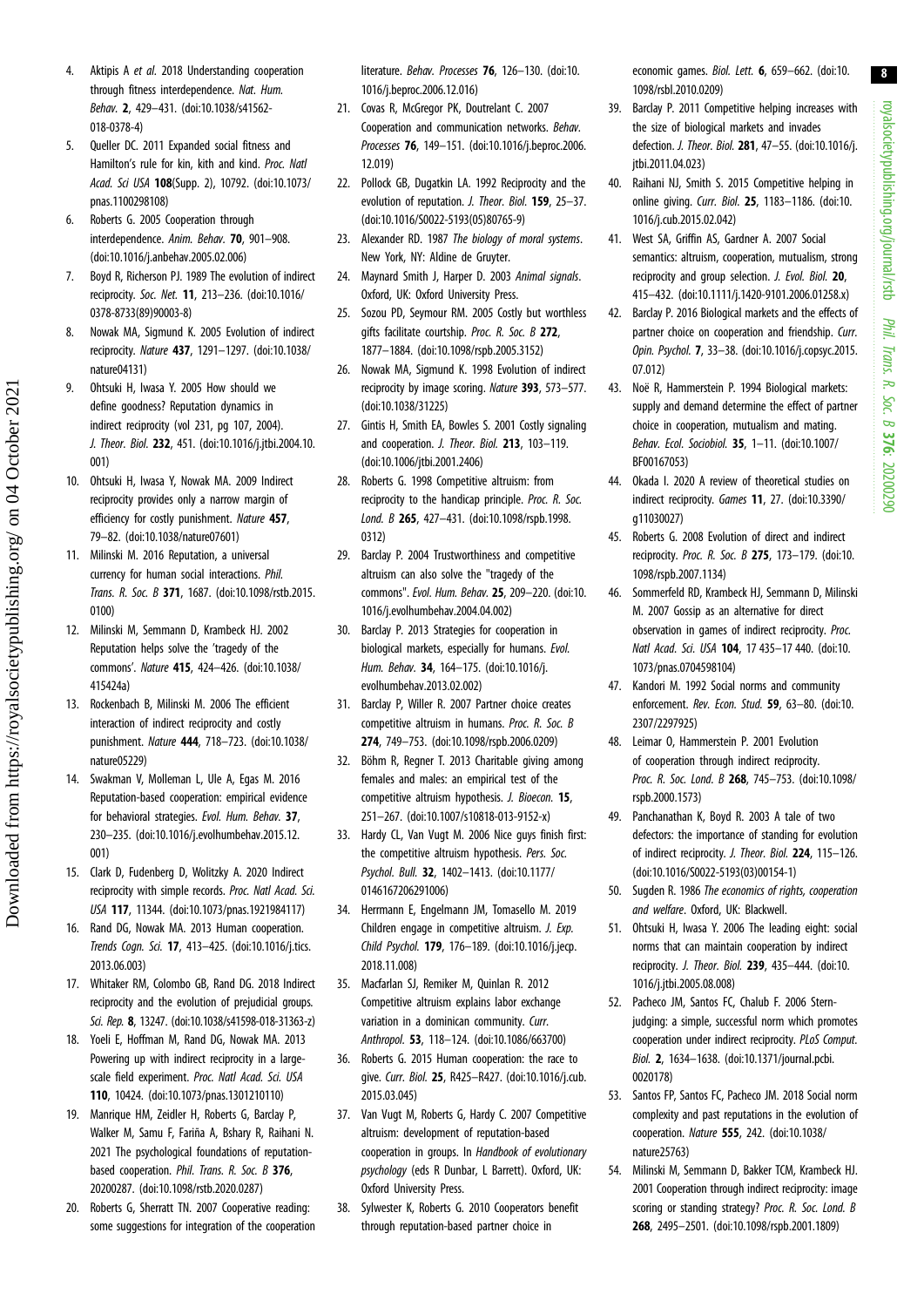- <span id="page-8-0"></span>55. Seinen I, Schram A. 2006 Social status and group norms: indirect reciprocity in a repeated helping experiment. Eur. Econ. Rev. 50, 581-602. [\(doi:10.](http://dx.doi.org/10.1016/j.euroecorev.2004.10.005) [1016/j.euroecorev.2004.10.005](http://dx.doi.org/10.1016/j.euroecorev.2004.10.005))
- 56. Semmann D, Krambeck HJ, Milinski M. 2004 Strategic investment in reputation. Behav. Ecol. Sociobiol. 56, 248–252. [\(doi:10.1007/s00265-004-](http://dx.doi.org/10.1007/s00265-004-0782-9) [0782-9](http://dx.doi.org/10.1007/s00265-004-0782-9))
- 57. Wedekind C, Milinski M. 2000 Cooperation through image scoring in humans. Science 288, 850-852. [\(doi:10.1126/science.288.5467.850](http://dx.doi.org/10.1126/science.288.5467.850))
- 58. Samu F, Számadó S, Takács K. 2020 Scarce and directly beneficial reputations support cooperation. Sci. Rep. 10, 11486. [\(doi:10.1038/s41598-020-](http://dx.doi.org/10.1038/s41598-020-68123-x) [68123-x](http://dx.doi.org/10.1038/s41598-020-68123-x))
- 59. Yamamoto H, Suzuki T, Umetani R. 2020 Justified defection is neither justified nor unjustified in indirect reciprocity. PLoS ONE 15, e0235137. ([doi:10.](http://dx.doi.org/10.1371/journal.pone.0235137) [1371/journal.pone.0235137\)](http://dx.doi.org/10.1371/journal.pone.0235137)
- 60. Lange F, Eggert F. 2015 Selective cooperation in the supermarket field experimental evidence for indirect reciprocity. Hum. Nat. 26, 392–400. ([doi:10.1007/](http://dx.doi.org/10.1007/s12110-015-9240-9) [s12110-015-9240-9\)](http://dx.doi.org/10.1007/s12110-015-9240-9)
- 61. Bshary R, Raihani NJ. 2017 Helping in humans and other animals: a fruitful interdisciplinary dialogue. Proc. R. Soc. B 284, 20170929. [\(doi:10.1098/rspb.](http://dx.doi.org/10.1098/rspb.2017.0929) [2017.0929\)](http://dx.doi.org/10.1098/rspb.2017.0929)
- 62. Raihani NJ, Bshary R. 2015 Why humans might help strangers. Front. Behav. Neurosci. 9, 39. [\(doi:10.3389/fnbeh.2015.00039](http://dx.doi.org/10.3389/fnbeh.2015.00039))
- 63. Sherratt TN, Roberts G. 1998 The evolution of generosity and choosiness in cooperative exchanges. J. Theor. Biol. 193, 167–177. ([doi:10.1006/jtbi.1998.](http://dx.doi.org/10.1006/jtbi.1998.0703) [0703\)](http://dx.doi.org/10.1006/jtbi.1998.0703)
- 64. Lyon BE, Montgomerie R. 2012 Sexual selection is a form of social selection. Phil. Trans. R. Soc. B 367, 2266–2273. [\(doi:10.1098/rstb.2012.0012\)](http://dx.doi.org/10.1098/rstb.2012.0012)
- 65. Nesse R. 2009 Runaway social selection for displays of partner value and altruism. In The moral brain (eds J Verplaetse, J Schrijver, S Vanneste, J Braeckman), pp. 211–231. Berlin, Germany: Springer Netherlands.
- 66. West-Eberhard MJ. 1983 Sexual selection, social competition, and speciation. Q. Rev. Biol. 58, 155–183. ([doi:10.1086/413215\)](http://dx.doi.org/10.1086/413215)
- 67. McNamara JM, Barta Z, Fromhage L, Houston AI. 2008 The coevolution of choosiness and cooperation. Nature 451, 189–192. [\(doi:10.1038/](http://dx.doi.org/10.1038/nature06455) [nature06455](http://dx.doi.org/10.1038/nature06455))
- 68. Grafen A. 1990 Biological signals as handicaps. J. Theor. Biol. 144, 517–546. [\(doi:10.1016/S0022-](http://dx.doi.org/10.1016/S0022-5193(05)80088-8) [5193\(05\)80088-8\)](http://dx.doi.org/10.1016/S0022-5193(05)80088-8)
- 69. Zahavi A. 1975 Mate selection: a selection for a handicap. J. Theor. Biol. 53, 205–214. ([doi:10.1016/](http://dx.doi.org/10.1016/0022-5193(75)90111-3) [0022-5193\(75\)90111-3](http://dx.doi.org/10.1016/0022-5193(75)90111-3))
- 70. Zahavi A. 1977 The cost of honesty (further remarks on the handicap principle). *J. Theor. Biol.* 67. 603–605. ([doi:10.1016/0022-5193\(77\)90061-3\)](http://dx.doi.org/10.1016/0022-5193(77)90061-3)
- 71. Zahavi A. 1997 The handicap principle. Oxford, UK: Oxford University Press.
- 72. Zahavi A. 1995 Altruism as a handicap: the limitations of kin selection and reciprocity. J. Avian Biol. 26, 1–3. [\(doi:10.2307/3677205](http://dx.doi.org/10.2307/3677205))
- 73. Lachmann M, Számadó S, Bergstrom CT. 2001 Cost and confilict in animal signals and human language. Proc. Natl Acad. Sci. USA 98, 13 189–13 194.
- 74. Penn DJ, Számadó S. 2020 The handicap principle: how an erroneous hypothesis became a scientific principle. Biol. Rev. 95, 267–290. ([doi:10.1111/brv.](http://dx.doi.org/10.1111/brv.12563) [12563\)](http://dx.doi.org/10.1111/brv.12563)
- 75. Bird B, Smith R, Eric A. 2005 Signaling theory, strategic interaction, and symbolic capital. Curr. Anthropol. 46, 221–248. ([doi:10.1086/427115\)](http://dx.doi.org/10.1086/427115)
- 76. Seymour RM, Sozou PD. 2009 Duration of courtship effort as a costly signal. J. Theor. Biol. 256, 1-13. [\(doi:10.1016/j.jtbi.2008.09.026\)](http://dx.doi.org/10.1016/j.jtbi.2008.09.026)
- 77. Lotem A, Fishman MA, Stone L. 2003 From reciprocity to unconditional altruism through signalling benefits. Proc. R. Soc. Lond. B 270, 199–205. ([doi:10.1098/rspb.2002.2225](http://dx.doi.org/10.1098/rspb.2002.2225))
- 78. Barclay P, Bliege Bird R, Roberts G, Számadó S. 2021 Cooperating to show that you care: costly helping as an honest signal of fitness interdependence. Phil. Trans. R. Soc. B 376, 20200292. ([doi:10.1098/rstb.2020.0292](http://dx.doi.org/10.1098/rstb.2020.0292))
- 79. McNamara JM, Barta Z. 2020 Behavioural flexibility and reputation formation. Proc. R. Soc. B 287, 20201758. ([doi:10.1098/rspb.2020.1758\)](http://dx.doi.org/10.1098/rspb.2020.1758)
- 80. Dumas M, Power E, Barker J. 2021 When does reputation lie? Dynamic feedbacks between costly signals, social capital, and social prominence. Phil. Trans. R. Soc. B 376, 20200298. [\(doi:10.1098/rstb.](http://dx.doi.org/10.1098/rstb.2020.0298) [2020.0298\)](http://dx.doi.org/10.1098/rstb.2020.0298)
- 81. McNamara JM, Doodson P. 2015 Reputation can enhance or suppress cooperation through positive feedback. Nat. Commun. 6, 6134. [\(doi:10.1038/](http://dx.doi.org/10.1038/ncomms7134) [ncomms7134\)](http://dx.doi.org/10.1038/ncomms7134)
- 82. Silk JB. 2002 Grunts, girneys, and good intentions: the origins of strategic commitment in non-human primates. In Commitment: evolutionary perspectives (ed. R Nesse), pp. 138–157. New York, NY: Russell Sage Press.
- 83. Bird RB, Ready E, Power EA. 2018 The social significance of subtle signals (review paper). Nat. Hum. Behav. 2, 452–457. [\(doi:10.1038/s41562-018-](http://dx.doi.org/10.1038/s41562-018-0298-3) [0298-3](http://dx.doi.org/10.1038/s41562-018-0298-3))
- 84. Barclay P, Barker JL. 2020 Greener than thou: people who protect the environment are more cooperative, compete to be environmental, and benefit from reputation. J. Environ. Psychol. 72, 101441. [\(doi:10.1016/j.jenvp.2020.101441](http://dx.doi.org/10.1016/j.jenvp.2020.101441))
- 85. Quillien T. 2020 Evolution of conditional and unconditional commitment. J. Theor. Biol. 492. 110204. [\(doi:10.1016/j.jtbi.2020.110204](http://dx.doi.org/10.1016/j.jtbi.2020.110204))
- 86. Roberts G. 2020 Honest signaling of cooperative intentions. Behav. Ecol. 31, 922–932. [\(doi:10.1093/](http://dx.doi.org/10.1093/beheco/araa035) [beheco/araa035](http://dx.doi.org/10.1093/beheco/araa035))
- 87. Diekmann A, Jann B, Przepiorka W, Wehrli S. 2013 Reputation formation and the evolution of cooperation in anonymous online markets. Am. Sociol. Rev. 79, 65–85. [\(doi:10.1177/](http://dx.doi.org/10.1177/0003122413512316) [0003122413512316\)](http://dx.doi.org/10.1177/0003122413512316)
- 88. Fehrler S, Przepiorka W. 2013 Charitable giving as a signal of trustworthiness: disentangling the signaling benefits of altruistic acts. Evol. Hum.

Behav. 34, 139–145. ([doi:10.1016/j.evolhumbehav.](http://dx.doi.org/10.1016/j.evolhumbehav.2012.11.005) [2012.11.005](http://dx.doi.org/10.1016/j.evolhumbehav.2012.11.005))

- 89. Przepiorka W, Liebe U. 2016 Generosity is a sign of trustworthiness: the punishment of selfishness is not. Evol. Hum. Behav. 37, 255–262. ([doi:10.1016/j.](http://dx.doi.org/10.1016/j.evolhumbehav.2015.12.003) [evolhumbehav.2015.12.003](http://dx.doi.org/10.1016/j.evolhumbehav.2015.12.003))
- 90. Biernaskie JM, Perry JC, Grafen A. 2018 A general model of biological signals, from cues to handicaps. Evol. Lett. 2, 201–209. [\(doi:10.1002/evl3.57](http://dx.doi.org/10.1002/evl3.57))
- 91. Chiang YS. 2010 Self-interested partner selection can lead to the emergence of fairness. Evol. Hum. Behav. 31, 265–270. ([doi:10.1016/j.evolhumbehav.](http://dx.doi.org/10.1016/j.evolhumbehav.2010.03.003) [2010.03.003](http://dx.doi.org/10.1016/j.evolhumbehav.2010.03.003))
- 92. Debove S, André JB, Baumard N. 2015 Partner choice creates fairness in humans. Proc. R. Soc. B 282, 20150392. ([doi:10.1098/rspb.2015.0392](http://dx.doi.org/10.1098/rspb.2015.0392))
- 93. Bereczkei T, Birkas B, Kerekes Z. 2007 Public charity offer as a proximate factor of evolved reputationbuilding strategy: an experimental analysis of a real-life situation. Evol. Hum. Behav. 28, 277–284. ([doi:10.1016/j.evolhumbehav.2007.04.002\)](http://dx.doi.org/10.1016/j.evolhumbehav.2007.04.002)
- 94. Milinski M, Semmann D, Krambeck HJ. 2002 Donors to charity gain in both indirect reciprocity and political reputation. Proc. R. Soc. Lond. B 269, 881–883. [\(doi:10.1098/rspb.2002.1964](http://dx.doi.org/10.1098/rspb.2002.1964))
- 95. Lyle H, Smith E, Sullivan R. 2009 Blood donations as costly signals of donor quality. J. Evol. Psychol. 7. 263–286. [\(doi:10.1556/JEP.7.2009.4.1\)](http://dx.doi.org/10.1556/JEP.7.2009.4.1)
- 96. Giardini F, Vilone D, Sánchez A, Antonioni A. 2021 Gossip and competitive altruism support cooperation in a Public Good Game. Phil. Trans. R. Soc. B 376, 20200303. ([doi:10.1098/rstb.](http://dx.doi.org/10.1098/rstb.2020.0303) [2020.0303](http://dx.doi.org/10.1098/rstb.2020.0303))
- 97. Smith EA, Bird RB, Bird DW. 2003 The benefits of costly signaling: Meriam turtle hunters. Behav. Ecol. 14, 116–126. ([doi:10.1093/beheco/14.1.116\)](http://dx.doi.org/10.1093/beheco/14.1.116)
- 98. Smith KM, Apicella CL. 2020 Partner choice in human evolution: the role of cooperation, foraging ability, and culture in Hadza campmate preferences. Evol. Hum. Behav. 41, 354–366. [\(doi:10.1016/j.](http://dx.doi.org/10.1016/j.evolhumbehav.2020.07.009) [evolhumbehav.2020.07.009](http://dx.doi.org/10.1016/j.evolhumbehav.2020.07.009))
- 99. Raihani NJ, Power EA. 2021 No good deed goes unpunished: the social costs of prosocial behaviour. Evol. Hum. Sci. 3, E40. ([doi:10.1017/ehs.202135](http://dx.doi.org/10.1017/ehs.202135))
- 100. Miller GF. 2007 Sexual selection for moral virtues. Q. Rev. Biol. 82, 97–125. ([doi:10.1086/517857](http://dx.doi.org/10.1086/517857))
- 101. Farrelly D, Lazarus J, Roberts G. 2007 Altruists attract. Evol. Psychol. 5, 313–329. ([doi:10.1177/](http://dx.doi.org/10.1177/147470490700500205) [147470490700500205](http://dx.doi.org/10.1177/147470490700500205))
- 102. Iredale W, Van Vugt M, Dunbar RIM. 2008 Showing off in humans: male generosity as a mating signal. Evol. Psychol. 6, 386–392. ([doi:10.1177/](http://dx.doi.org/10.1177/147470490800600302) [147470490800600302](http://dx.doi.org/10.1177/147470490800600302))
- 103. Barclay P. 2010 Altruism as a courtship display: some effects of third-party generosity on audience perceptions. Br. J. Psychol. 101, 123–135. [\(doi:10.](http://dx.doi.org/10.1348/000712609×435733) [1348/000712609×435733\)](http://dx.doi.org/10.1348/000712609×435733)
- 104. McAndrew FT, Perilloux C. 2012 Is self-sacrificial competitive altruism primarily a male activity? Evol. Psychol. 10, 147470491201000107. ([doi:10.1177/](http://dx.doi.org/10.1177/147470491201000107) [147470491201000107](http://dx.doi.org/10.1177/147470491201000107))
- 105. Arnocky S, Piché T, Albert G, Ouellette D, Barclay P. 2017 Altruism predicts mating success in humans.